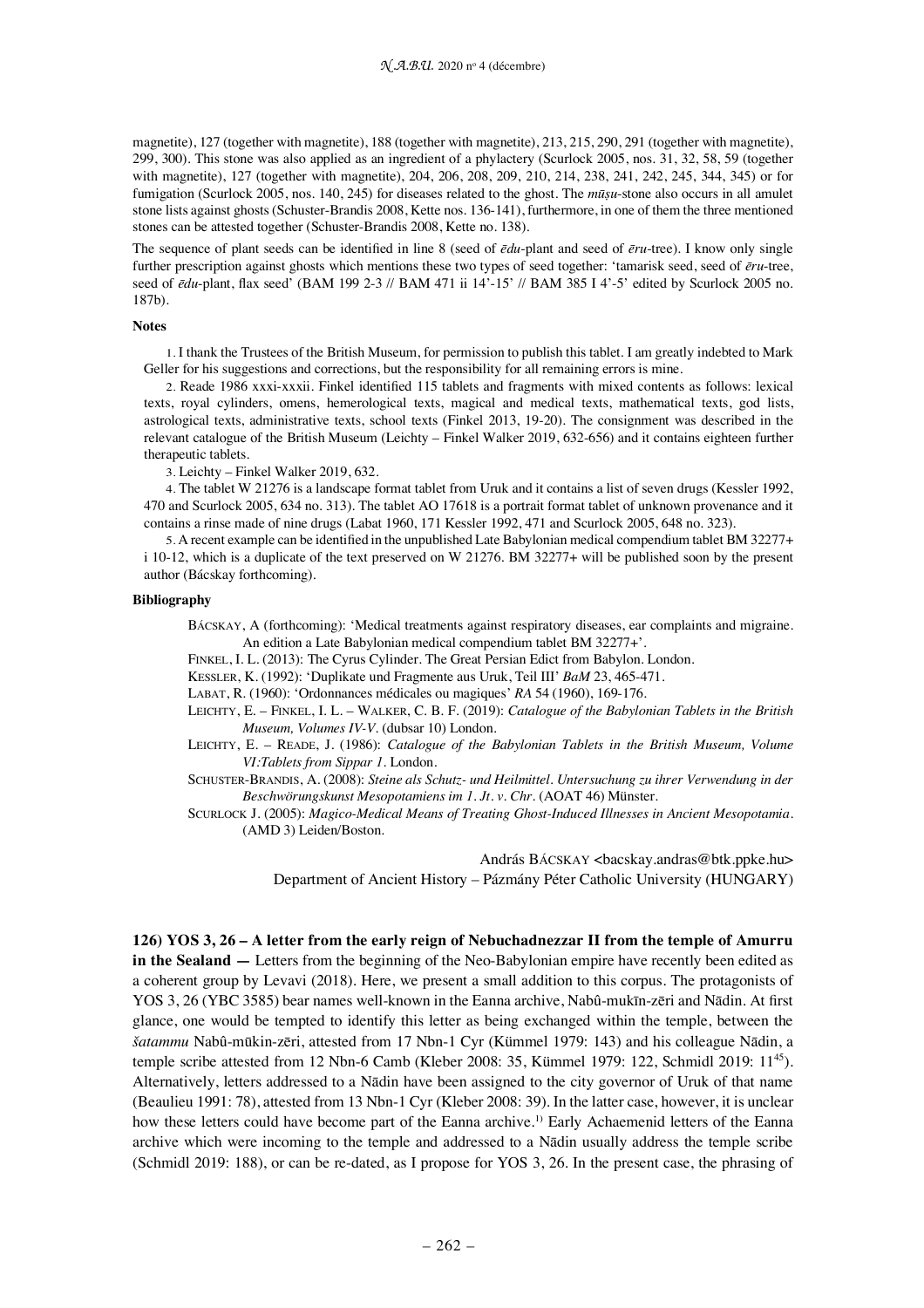the request is unlike all other instances of interaction between the *šatammu* of the late Neo-Babylonian or early Achaemenid period and one of the temple scribes, his subordinates, from both an interpersonal and a chronological perspective (Schmidl 2019: 179-194; a full edition of the letter is given below). This opens up new avenues of identification.

I identify the sender of this letter as a different *šatammu*, the *šatammu* of the temple of Amurru in the Sealand,2) also called Nabû-mukīn-zēri. This official is attested in PTS 3245 (Beaulieu 2003: 329). PTS 3245 pertains to Nebuchadnezzar II's construction of the north palace, and can be roughly dated to 24-28 Nbk through prosopography, as it mentions the *šatammu* of the Eanna temple during this time, Mardukbēlšunu (Kleber 2008: 33; see Beaulieu 2003: 329 and Beaulieu 2005: 48<sup>8</sup>, 68 on this text). The deities invoked in the greeting formula of the letter, Marduk and Nabû, do not help to identify the letter's place of origin.3) This new time frame opens up a new possibility for the recipient of this letter. I identify him as Nādin, *šatammu* of Eanna attested from 15 Npl-3 Nbk (Kleber 2008: 33). This leads us to a dating of this letter to the early years of Nebuchadnezzar II. This dating is roughly congruent regarding our suggested sender – a period of office of twenty years is possible for temple officials. The letter may provide additional – though weaker – hints supporting this dating: the audience gift mentioned could fit a dating to the beginning of Nebuchadnezzar II's reign, and the rhetoric of the letter also advocates for an earlier dating (see commentary to l. 22).

A previous edition of the text was provided by Ebeling (1930-34: 24-26). A translation of most of the letter (ll. 5-25) is given by Olmstead (1948: 71).

| 1  | $im$ <sup>Id</sup> +ag-du-n[umun]                    | rev | ha-áš-šá-ak                                    |
|----|------------------------------------------------------|-----|------------------------------------------------|
|    | $a$ -na $\frac{1}{2}$ na-din šeš-ia                  |     | $a$ -di $\frac{16}{10}$ ra-sip-ti $a_4$        |
|    | <sup>d</sup> +ag u <sup>d</sup> amar.utu <i>a-na</i> | 15  | <i>it-tah-ú</i> a.ab.ba                        |
|    | seš-ia lik-ru-ub                                     |     | kù babbar a <sub>4</sub> ina muh-hi-šú-nu      |
| 5  | $a$ -ga-a-ia ki-i [šeš-ú-tu]                         |     | lu-us-su-uk-kám-ma                             |
|    | u en-mun- $\tau$ tu <sup>1</sup> -tu                 |     | udu.nitá <sup>meš</sup> a-na na-mu-uš-ti-iá    |
|    | mi-nu-ú taq-ba-a <sup>?</sup>                        |     | lu-um-hur-áš-šú-nu-tú                          |
|    | lu-ú ma-a-du                                         | 20  | at-ta a-na ar-rak-a-a-tú                       |
|    | lu-ú mi-i-si                                         |     | ta-šak-kan                                     |
| 10 | al-te-me ti-i-de                                     |     | <i>ul</i> kaskal <sup>II</sup> šá en-mun-tú-tú |
|    | 4 udu nitá $a$ -na                                   |     | šu-ú nu-bat-tú                                 |
|    | na-mu-uš- <sup>r</sup> ti <sup>n</sup> -iá           |     | la i-ba-a-t[u <sub>4</sub> ]*                  |
|    |                                                      | uЕ  | $\check{S}$ u-bi-la                            |

<sup>1-4</sup> Letter from Nabû-mūkin-zēri to Nādin, my brother. May Nabû and Marduk bless my brother. <sup>5-10</sup> Is this like brotherhood and benefaction? Whatever you asked (from me in the past), be it a lot or a little, I have heard it (and complied). 10-13 You should know, I *need* four sheep for my (audience) gift. 14-19 I will impose this silver on them, (on everybody) down to these *Raṣiptu-*people at the edge of the sea and I will receive the sheep for my (audience) gift from them.  $20-25$  You just keep putting off (my request); this is not the way of benefaction! He (a messenger) should not waste time, have (the sheep) delivered!

# **Commentary**

6, 22 The usage of *ṭābtu*, 'good deed, favour' for the purpose of persuasion is unevenly distributed in the administrative letter corpus: it is attested several times in the early letter corpus from the beginning of the Neo-Babylonian period, but is almost completely absent at the beginning of the Achaemenid empire. Only one instance can be found in the late letter corpus, YOS 3, 16 (no. 55 in Schmidl 2019), a letter by a West-Semite to Nabû-mukīn-zēri, the aforementioned *šatammu* of the Eanna, which could date either to the last year of Nabonidus or to the beginning of Cyrus' reign. By contrast, *ṭābtu* is attested eight times in the early letter corpus published by Levavi (2018, see the glossary on p. 5944)). It is also attested in royal contexts, for instance in a letter from later in the reign of Nebuchadnezzar II (BIN 1, 93: 4). When we look at the interpersonal distribution of *ṭābtu* in the early letter corpus, it becomes clear that in inner-temple correspondence, i.e., correspondence between officials of the same temple, it is usually employed in letters from subordinates to their superiors, not the other way round (e.g., Levavi 2018, no. 15: 185)). The only exception is the rhetorically exceptional letter no. 30 in Levavi 2018 (BIN 1, 40). This letter was sent by the *qīpu* to the *šatammu* and the *ṭupšar bīti*, 6) but addresses these officials as 'lords' in the body of the letter, despite the superior rank of the  $q\bar{q}pu$ . This means that within the framework of the letter, the  $q\bar{q}pu$  is presenting himself as subordinate to express his dependence on these two officials (Levavi 2018: 264). The other letters which employ *ṭābtu* were sent to the temple by officials with a different institutional affiliation. This means that they were not included in the direct temple hierarchy even if they were of high status, lending more importance to the use of rhetoric to convince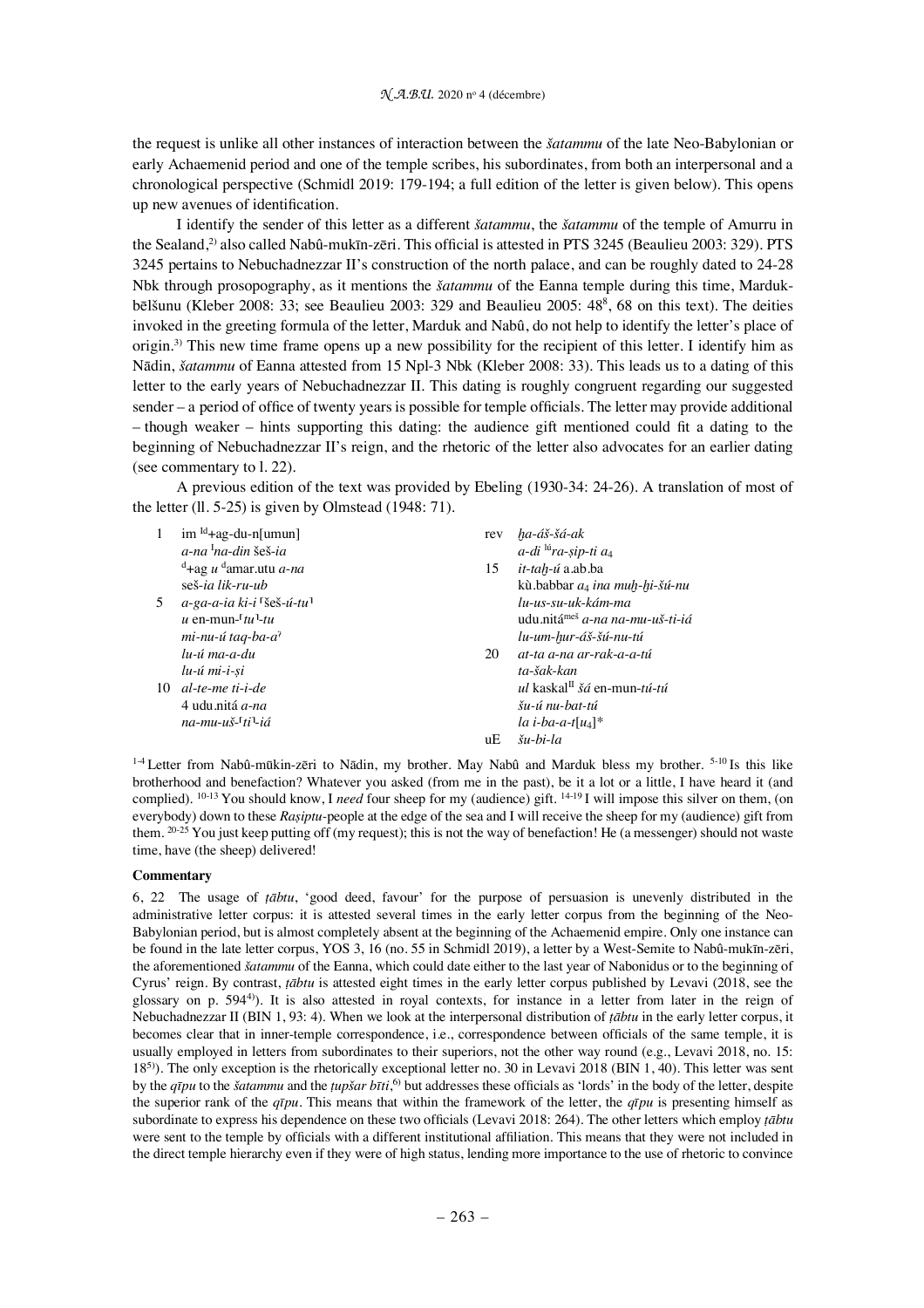the recipient(s). Examples are no. 34 in Levavi 2018 (YOS 21, 159), by a *bēl pīḫāti*, and no. 202 in Levavi 2018 (CT 22, 155), a letter by an Urukean to the scribes of the Ebabbar temple in Sippar. This pattern fits the new identification of the parties of our letter in question here.

13 I take *ḫa*-*áš*-*šá*-*ak* as a stative form of *ḫašāḫu*, cf. already Ebeling 1930-34: 25.

14 This designation of people is unclear. There is no suitable toponym listed in Zadok 1985. I take this to be a reference to an otherwise unattested tribal designation, possibly of an Aramean group. Less likely, we may be dealing with an occupational designation, i.e., derived from (possibly) *rasāpu*, 'to erect, pile up', (e.g., walls) and 'to keep in good repair', possibly meaning 'maintenance workers? '. The form, however, is far from ideal for such a reading. One could think of a term expressing the notion that everybody will have to pay silver, no matter how small their task, but it could just as well be a simple reference to a tribal designation or a type of workers followed by their location.

15 This reference to the sea also supports a southern framework for our letter to some extent.

20-21 For a similar attestation of this phrase, cf. SAA 17, 152: 17-18, [*a*]-*na ár*-*ra*-*ka*-*a*-*ti la it*-[*ta*-*na*-*áš*]-*kan*, translated as "It may not be postponed until later!" (Dietrich 2003: 134).

24 I take the third person form to refer to a messenger, as the imperative in l. 25 also implies a delivery through a third party. Less likely, the sender may have switched from the second to the third person to address the recipient. In this case, one would expect an appellation used in combination with the verbal form.<sup>7)</sup>

#### **Notes**

\* This note was written within the framework of the project REPAC "Repetition, Parallelism and Creativity: an Inquiry into the Construction of Meaning in Ancient Mesopotamian Literature and Erudition" (2019-2024, University of Vienna) funded by the European Research Council within the Horizon 2020 research and innovation programme (Grant agreement no. 803060). It is based on research done and material collected under the auspices of the Austrian National Research Network "Imperium and Officium" that was financed by the Fonds zur Förderung der wissenschaftlichen Forschung (Vienna), including photographs of the tablet by K. Wagensonner. Parts of this note were developed with the support of a Dissertation Completion Fellowship by the University of Vienna. I thank Michael Jursa for discussing this paper with me, and especially the edition. Frank Simons kindly corrected my English. None of them should be held accountable for any remaining errors.

1. Outgoing letters from the temple should only be part of the archive if they were brought back to the temple or if they were copied for storage. Copies of outgoing letters are rare, and are often of a distinct format or epigraphical style (Levavi 2018: 37). For an example of a copy from the early Achaemenid period, see no. 13 in Farber with Jursa 2018 (pp. 74-80).

2. For the god Amurru and his cult in the Sealand according to texts from the Eanna archive, see Beaulieu 2003: 327-330. For the relationship of the Eanna temple with the Sealand in the formative phase of the Neo-Babylonian empire with an emphasis on letters, see Levavi in press.

3. They are, however, often attested with the type of greeting formula employed in YOS 3, 26, the blessing formula, see Levavi 2018: 49 and Schmidl 2019: 35.

4. Disregarding Levavi 2018, no. 156 (TCL 9, 117): 29, where we are dealing with *ṭābtu* 'salt', and no. 35 (BIN 1, 11): 21 and no. 177 (YOS 21, 27): 29, which refer to a form of *ṭâbu* 'to be good'. I thank Yuval Levavi for discussing the latter two texts as well as Levavi 2018, no. 30 (BIN 1, 40) with me.

5. Cf. also Levavi 2018, no. 29 (YOS 21, 172): 13, where a subordinate addresses a superior, using *ṭabtu* with rhetorical intent, which is actually given as a quotation of something the superior had said before.

6. From the time of Nabonidus onwards, the office of *ṭupšar bīti* was held by several officials at the same time, who all served as temple scribes, see Kleber 2008: 28. For changes at the top of the temple hierarchy of the Eanna temple in Uruk from Nabopolassar until Darius, see Kleber 2008: 26.

7. See Schmidl 2017 for a discussion of such changes and their possible meanings in letters by Eanna officials.

## **Bibliography**

BEAULIEU, P.-A., 1991, "Neo-Babylonian Larsa: A Preliminary Study," *OrNS* 60/2, 58-81.

BEAULIEU, P.-A., 2003, *The Pantheon of Uruk during the Neo-Babylonian Period*. CM 23. Leiden/Boston.

- BEAULIEU, P.-A., 2005, "Eanna's Contribution to the Construction of the North Palace at Babylon," in: Baker, H.D and Jursa, M. (eds), *Approaching the Babylonian Economy. Proceedings of the START Project Symposium Held in Vienna, 1-3 July 2004*. Veröffentlichungen zur Wirtschaftsgeschichte Babyloniens im 1. Jahrtausend v. Chr. 2. AOAT 330, 45-73.
- DIETRICH, M., 2003, *The Babylonian Correspondence of Sargon and Sennacherib*. SAA 17. Helsinki.
- EBELING, E., 1930-34, *Neubabylonische Briefe aus Uruk*. Berlin.
- FARBER, W., with a contribution by JURSA, M., 2018, "Die Keilschrifttexte des W.H. Over-Museums in Vermillion, S.D.," WZKM 108, 49-80.
- KLEBER, K., 2008. *Tempel und Palast. Die Beziehungen zwischen dem König und dem Eanna-Tempel im spätbabylonischen Uruk*. Veröffentlichungen zur Wirtschaftsgeschichte Babyloniens im 1. Jahrtausend v. Chr. 3. AOAT 358. Münster.